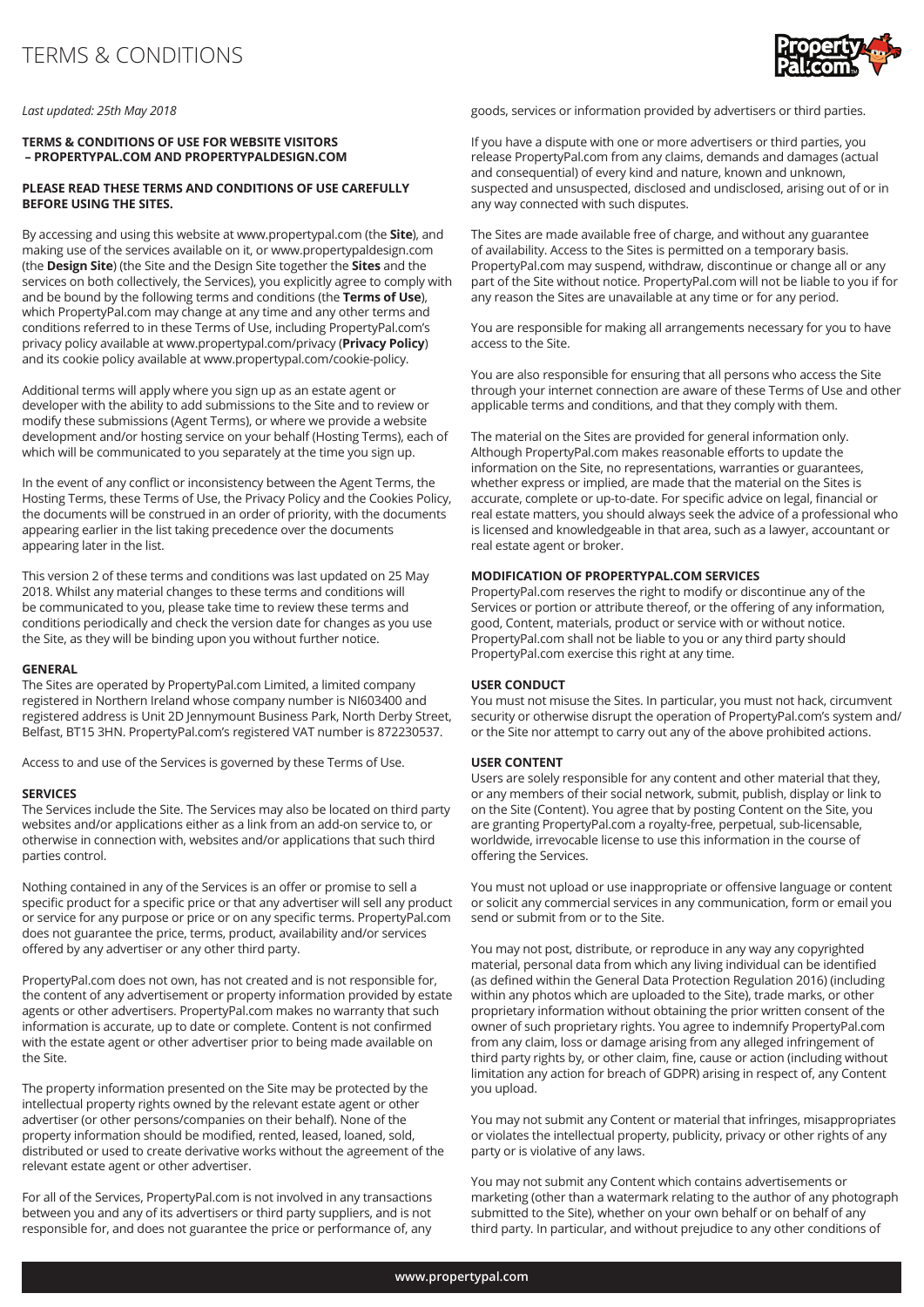these Terms of Use, any photographs uploaded may only be of the interior or exterior of the specific property being listed or photographs taken from within the perimeter boundary of the property being listed.

You will at all times agree to not purposely provide false or misleading information on the Service.

You understand that PropertyPal.com does not endorse or warrant any particular content or information available via the Sites.

Additionally, PropertyPal.com does not guarantee the authenticity of any data which users, or any members of their social network, may provide about themselves or any property.

PropertyPal.com may delete any Content that, in the sole judgement and discretion of PropertyPal.com, violates the letter or spirits of these Terms of Use or which may be offensive, illegal or violate the rights, harm, or threaten the safety of any person.

PropertyPal.com assumes no responsibility for monitoring the Services for appropriate Content or conduct. If at any time PropertyPal.com chooses, in its sole discretion, to monitor the Services, PropertyPal.com nonetheless assumes no responsibility for the Content, no obligation to modify or remove any inappropriate Content, and no responsibility for the conduct of the user, or member of the user's social network, submitting any such Content.

### **VIRUSES**

No guarantee is given that the Sites will be secure or free from bugs or viruses.

You are responsible for configuring your information technology, computer programmes and platform in order to access the Sites. You should use your own virus protection software.

You must not misuse the Sites by knowingly introducing viruses, trojans, worms, logic bombs or other material which is malicious or technologically harmful. You must not attempt to gain unauthorised access to the Sites, the server on which the Sites are stored or any server, computer or database connected to the Site. You must not attack the Site via a denial-of-service attack or a distributed denial-of service attack. By breaching this provision, you would commit a criminal offence under the Computer Misuse Act 1990. PropertyPal.com will report any such breach to the relevant law enforcement authorities and will co-operate with those authorities by disclosing your identity to them. In the event of such a breach, your right to use the Site will cease immediately.

# **COPYRIGHT AND LICENSE**

All copyrighted and copyrightable materials on the Sites, including, without limitation, the design, text, search results, graphics, images, pictures, sound files and other files, and the selection and arrangement and compilation of information (**Materials**) thereof are ALL RIGHTS RESERVED Copyright © of PropertyPal.com and/or its licensors.

You are granted a limited, revocable non-sublicensable right to access the Sites, use the Services and print the Materials for your personal, noncommercial, and informational use only.

PropertyPal.com reserves the right, without notice and in its sole discretion, to terminate your license to use the Sites, and to block or prevent future access to and use of the Sites.

The foregoing license grant does NOT include the right for you to:

- 1. Publish, publicly perform or display, or distribute to any Materials or Content, including reproduction on any computer network or broadcast or publications media;
- 2. market, sell or make commercial use of the Sites, Content or any Materials;
- 3. systematically collect and use of any data or Content including, without limitation, by the use of any data spiders, robots, or similar data gathering, mining or extraction methods;
- 4. make derivative uses of the Sites, Content or the Materials; or
- 5. use, frame or utilize framing techniques to enclose any portion of the Sites (including the images found at the Sites or any text or the layout/design of any page or form contained on a page).

Except for the limited license granted to you, you are not conveyed any other right or license by implication, estoppel, or otherwise in or under any patent, trade mark, copyright, or proprietary right of PropertyPal. com or any third party. Any unauthorised use of the Sites will terminate the permission or license granted by these Terms of Use and may violate applicable law including copyright laws, trade mark laws (including trade dress), and communications regulations and statutes. You may link to the Sites, provided you do so in a way that is fair and legal and does not take advantage of it. You must not establish a link in such a way as to suggest any form of association, approval or endorsement on PropertyPal.com's part where none exists.

PropertyPal.com does not assert copyright or grant any rights to the underlying images or descriptions of real estate listings that may be contained in its search results and that are derived from the source website or information provided by the website owner. PropertyPal.com uses these images and excerpted descriptions solely as necessary to generate search results as a navigational tool to direct you to the originating website. Any use of the source images or descriptions is subject to the copyright owner's permission and/or the requirements of applicable law. PropertyPal. com does assert copyright and reserves all right to the search results and associated compilations.

# **PAYMENTS**

If you choose to make use of any of the paid Services available through the Sites the ways to pay will be specified on the Sites at the time you sign up for any Service. Unless otherwise specified by PropertyPal.com in writing, payment for all Services is required in full in advance in the currency specified and payments are non-cancellable and non-refundable, but inclusive of value added tax.

# **TRADE MARKS AND SERVICE MARKS**

"PropertyPal.com" and its logos are either service marks or registered or unregistered trade marks of PropertyPal.com or its suppliers and licensors, and may not be copied, imitated or used, in whole or in part, without PropertyPal.com's prior written permission, or that of its suppliers or licensors.

You may not use any meta tags or any other "hidden text" utilising "PropertyPal.com" or any other name, trade mark, or product name of PropertyPal.com without prior written permission. In addition, all page headers, custom graphics, button icons, and scripts are service marks, trade marks, and/or trade dress of PropertyPal.com, and may not be copied, imitated, or used, in whole or in part, without PropertyPal.com's prior written permission.

All other trade marks, registered or unregistered trade marks, product names and PropertyPal.com's names or logos appearing on the Sites are the property of their respective owners. Reference to any products, services, processes, or other information, by trade name, trade mark, manufacturer, supplier, or otherwise does not constitute or imply endorsement, sponsorship or recommendation thereof by PropertyPal.com.

# **GENERAL DATA PROTECTION REGULATION 2016**

PropertyPal.com complies with the provisions of the General Data Protection Regulation 2016 (GDPR). For more information on the steps we take to comply with GDPR, and your rights, please see our Privacy Policy.

# **COPYRIGHT COMPLIANCE**

If you believe that your work has been copied and has been posted to the Sites in a way that constitutes copyright infringement, please provide PropertyPal.com's copyright agent the following written information:

- an electronic or physical signature of the person authorised to act on behalf of the owner of the copyright interest;
- a description of the copyrighted work that you claim has been infringed upon;
- a description of where the material that you claim is infringing is located on the Sites;
- your address, telephone number, and e-mail address;
- a statement by you that you have a good-faith belief that the disputed use is not authorised by the copyright owner, its agent, or the law;
- a statement by you, made under penalty of perjury, that the above information in your notice is accurate and that you are the copyright owner or authorised to act on the copyright owner's behalf.